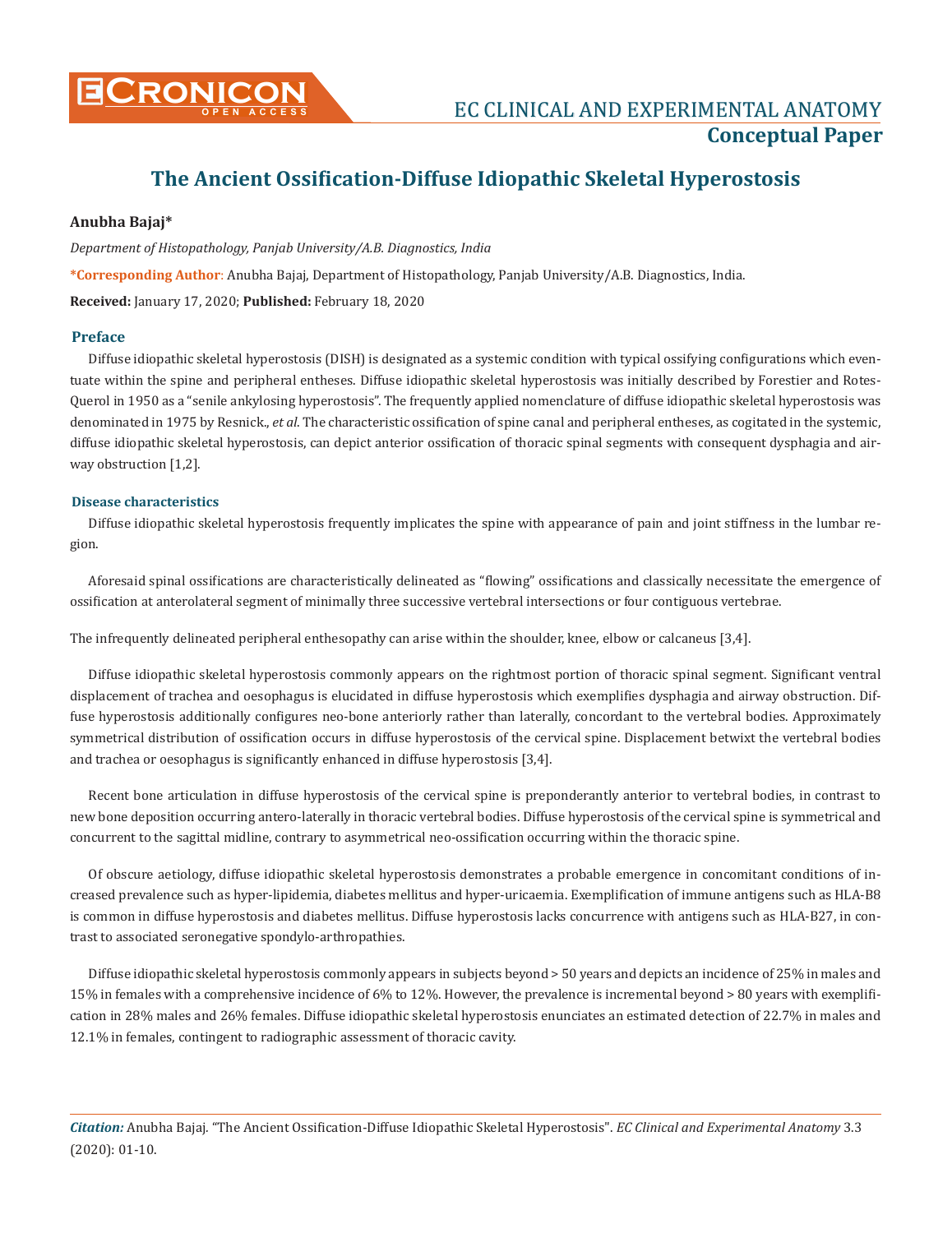The disorder commences at third to fifth decade and the clinical manifestations appear subsequently [3,4].

Diffuse idiopathic skeletal hyperostosis is frequently cogitated in Caucasians, in contrast to Blacks, Asians or Native Americans. Enhanced prevalence of diffuse hyperostosis is concurrent with attributes such as an elderly population, cardiovascular disorders and coexisting metabolic derangements.

Enunciation of a minimal bone density in diffuse idiopathic skeletal hyperostosis is debatable, although probability of vertebral fractures is enhanced with minimal trauma.

Diffuse idiopathic skeletal hyperostosis with spinal fractures demonstrate an increased incidence of ligamentous calcification and augmentation of deforming stress secondary to vertebral ankyloses.

#### **Disease pathogenesis**

Diffuse idiopathic skeletal hyperostosis depicts a preponderant association with metabolic disorders such as diabetes mellitus, hyperuricaemia, obesity, dyslipidemia and hype-insulinaemia. Prospective mechanisms of emergence of characteristically articulated ossification in diffuse hyperostosis remains ambiguous. Factors incriminated in the pathogenesis of diffuse hyperostosis are superimposed mechanical stress and strain to implicated bones and joints, exposure to diverse toxins and a distinct genetic predisposition. Angiogenesis is a common factor in the enunciation of clinical features of diffuse hyperostosis.

Metabolic syndrome demonstrates an enhanced incidence of carotid atherosclerosis and diffuse hyperostosis. Prevalence of aortic valve sclerosis in diffuse idiopathic skeletal hyperostosis appears concomitant to the emergence cardiovascular events [4,5].

Vascular configurations function as natural barriers in neo-ossification and recently articulated bone in diffuse hyperostosis, as thoracic ossification predominantly occurs contralateral to thoracic aorta. Thoracic ossifications are attenuated in zones with a horizontal enunciation of segmental arteries, abutting the vertebral bodies. Spinal ossification is indented with arterial branching, thereby indicating the mechanical impediment of pulsating vasculature upon the soft tissue ossification. Aforesaid manifestation exemplify the typical undulating, "flowing" arrangements of ossification.

Cervical spine demonstrates notable vertebral arteries such as common carotid, internal carotid and external carotid arteries which are symmetrically situated lateral to vertebral bodies. Prominent segmental arteries of significant calibre may not horizontally traverse the vertebral bodies [4,5].

Enlarged vasculature prevents the configuration of neo- bone in diffuse hyperostosis. Recently arranged bone within the cervical spine is situated in the midline and expands ventrally, with eventual displacement of oesophagus and trachea.

Vertebral and carotid arteries are commonly situated lateral to vertebral bodies of cervical spine. Segmental vessels remain devoid of planar radiographic detection.

Subacute onset of clinical symptoms signifies the emergence a mechanical obstruction with gradual evolution of neo-bone, a feature which is predominant in the pathogenesis of diffuse hyperostosis.

Anterior location of recent ossification can ensue secondary to inducing factors such as repetitive elongation of degenerated anterior longitudinal ligament with subsequently appearing ossification [3,5].

#### **Clinical elucidation**

Diffuse idiopathic skeletal hyperostosis of the spine commonly arises within the right thoracic region. Mechanical barricade to the emergence of diffuse hyperostosis on contralateral positions is provided by a pulsatile, descending thoracic aorta.

Articulations of ossification in cervical and lumber zones within diffuse hyperostosis are manifested diversely. However cervical and

*Citation:* Anubha Bajaj*.* "The Ancient Ossification-Diffuse Idiopathic Skeletal Hyperostosis". *EC Clinical and Experimental Anatomy* 3.3 (2020): 01-10.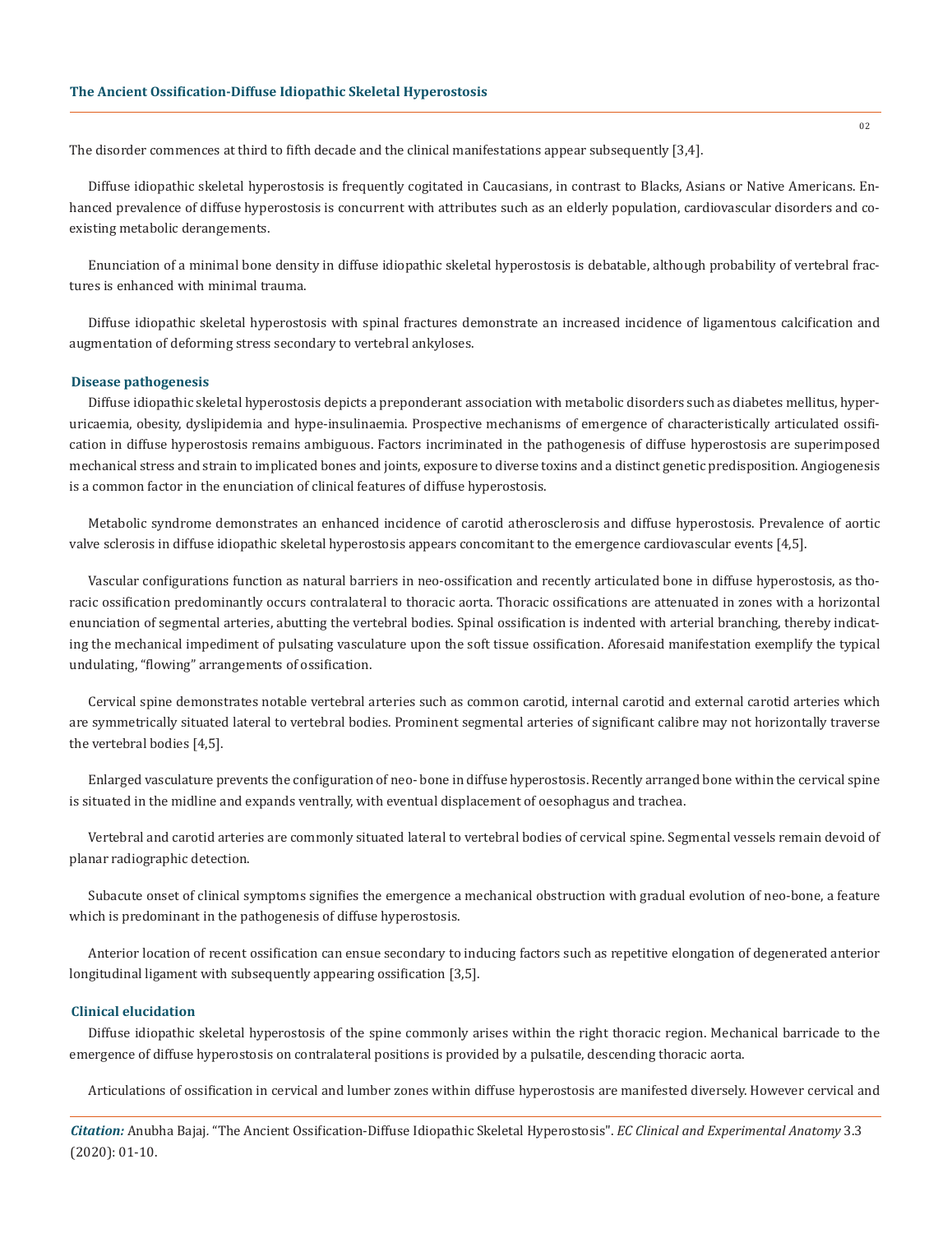lumbar regions depict a symmetrical, non marginal syndesmophyte ossification in diffuse idiopathic skeletal hyperostosis.

Typical manifestations of diffuse idiopathic skeletal hyperostosis frequently emerge in the anterolateral portion of the thoracic spine, contralateral to descending thoracic aorta. Aforesaid modifications exhibit a classical bridging ossification, recapitulating a "flowing candle wax" appearance on the lateral view of obtained plain radiographs [6,7].

Traditionally, three specific diagnostic criterion define diffuse idiopathic skeletal hyperostosis:

- i) Appearance of vertebral "flowing ossifications" at a minimum of four contiguous vertebrae.
- ii) Maintenance of intervertebral disc height and an absence of preponderant degenerative modifications within the integrated vertebral segments, features which adequately demarcate diffuse idiopathic skeletal hyperostosis from degenerative spondylosis.
- iii) Absence of ankyloses is concurrent at the facet- joint interface along with the absence of erosion, sclerosis or fusion of sacroiliac joint, features which segregate diffuse idiopathic skeletal hyperostosis from ankylosing spondylitis.

Contemporary definition of diffuse idiopathic skeletal hyperostosis necessitates a modification as it is applicable to significantly advanced disease stages. It has been recommended to reduce the spinal incrimination to two contiguous vertebrae in addition to inclusion of peripheral enthesopathies [2-4].

Following elements also require inclusion:

- i) Occurrence of exuberant new bone formation in the vertebrae, sacro-iliac joint and facet-joint interface at adjunctive locations.
- ii) Bridging of expansive, bony articulations within the cervical, thoracic or lumbar spine.

Diffuse idiopathic skeletal hyperostosis demonstrates minimal clinical symptoms in contrast to extensive modifications detected on radiography or methodologies of advanced imaging. Diffuse idiopathic skeletal hyperostosis can be discovered incidentally in subjects who are essentially asymptomatic.

Classical clinical representation is denominated by an elderly individual displaying lumbar pain or back stiffness of increasing intensity. Ossification and bone deposition within the cervical spine is generally asymptomatic. However, clinical symptoms such as dysphagia with consumption of solids, fluid aspiration, hoarseness, regurgitation, sleep apnoea, upper respiratory tract infection, airway obstruction and arduous endotracheal intubation is delineated on account of incriminated soft tissues depicting abutting, secondary bony osteophytes within the cervical vertebral segments [6,7].

Elderly subjects with acute on chronic lumbar pain and co-existent minor trauma can raise the possibility of diffuse hyperostosis. Contiguity of osseous fusion within the spinal vertebrae enhances the predisposition to fractures.

Incrimination of peripheral joints with diffuse hyperostosis is specific and describes:

- i) implication of joints commonly uninvolved by primary osteoarthritis such as hip or knee.
- ii) Foot and ankle joints are delineated in an estimated 70% individuals.
- iii) Clinical and radiographic features are indicative of heel spurs, Achilles tendinitis and plantar fasciitis.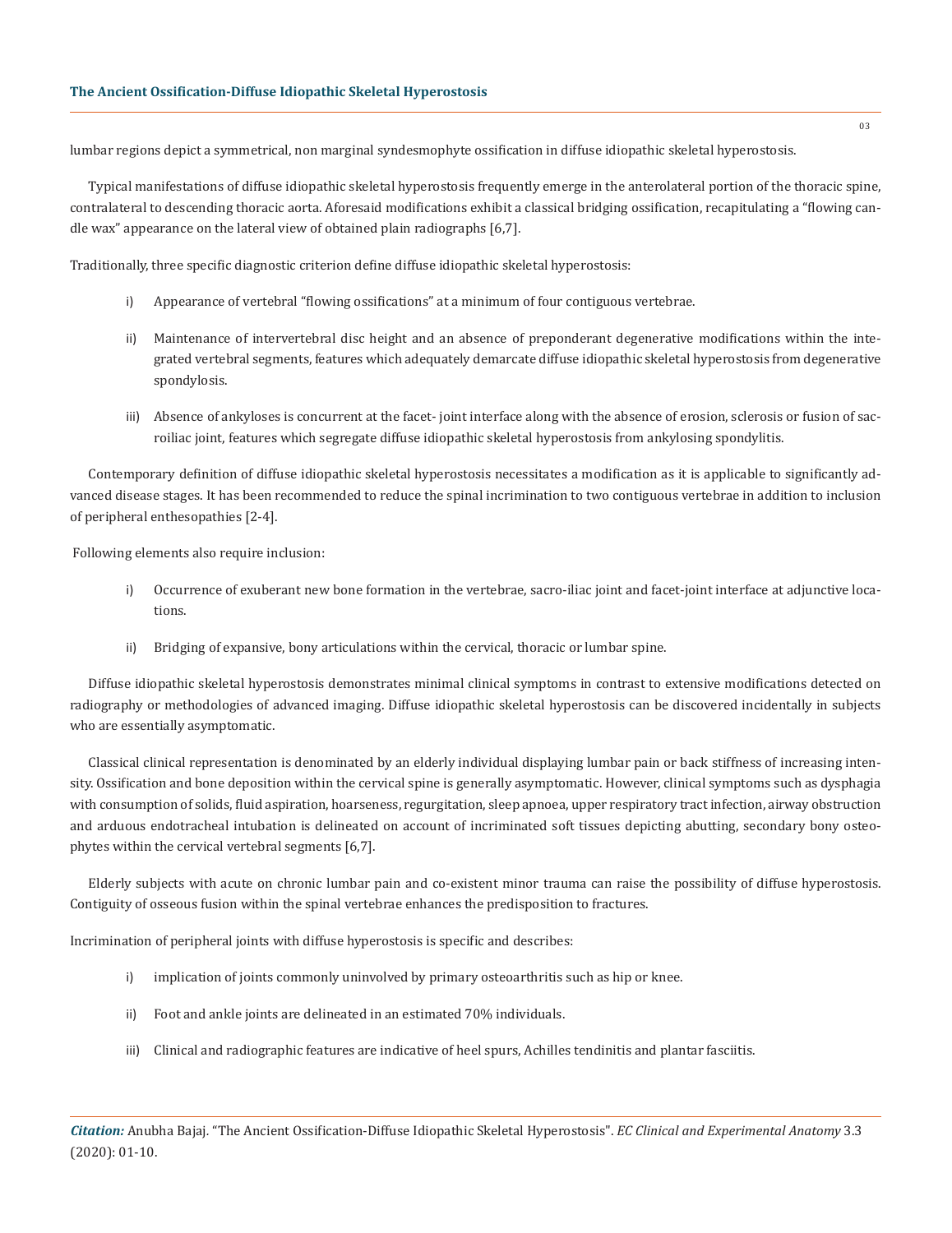- iv) Hypertrophic manifestations within the implicated joints are enhanced, in contrast to primary osteoarthritis.
- v) Enthesopathies are predominant, particularly adjacent to peripheral joints.
- vi) Enthesis undergo distinct calcification and ossification, especially in sites disparate from peripheral joints [6,7].

Investigation of peripheral joints depict hyperostosis and tendonitis. Pelvic region can demonstrate enthesophytes within the iliac wing and ischial tuberosity. Periarticular hyperostosis and ossifications of the tendon arise in the hip, knee, shoulder, hand, elbow and wrist.

#### **Histological elucidation**

Morphology of neo-formative bone appearing within the cervical spine is diverse from thoracic spine on account of the dissimilar, localized vascular morphology. Superficial surface of recently configured bone is symmetrically situated anterior to the vertebral bodies.

Concordant inflammation of soft tissues can contribute to dysphagia and airway obstruction. Inflammation can envelop the ossification with consequent nerve entrapment and restricted mobility of the epiglottis, larynx along with retention of solid food [3,4].

#### **Differential diagnosis**

Distinction of diffuse hyperostosis from ankylosing spondylosis is crucial. Criterion advocating the emergence of diffuse idiopathic skeletal hyperostosis include an advanced age of disease presentation, lack of obliterated apophyseal joints, frequent ossification of the anterior longitudinal ligament (ALL), absence of peripheral enthesopathies with bony erosions, appearance of a milder or painless disease and absence of incrimination of sacro iliac joint.

It is imperative to discern the milder variants with clinical symptoms of incriminated sacro-iliac joints, particularly the appearance of sacro-iliac osteophytes in diffuse hyperostosis [8,9].

Subjects with lumbar pain, joint stiffness and spondylophytosis necessitate a segregation from:

- Ankylosing spondylitis
- • Spondylosis deformans, a condition which lacks the ossification of thoracic anterior longitudinal ligament (ALL).
- • Seronegative spondyloarthropathies
- Charcot's spine
- **Acromegaly**
- **Psoriasis**
- • Reiter's syndrome
- Pseudo-gout
- • Hypoparathyroidism [3,4].

#### **Investigative assay**

Comprehensive neurovascular examination is mandated along with radiographic or advanced imaging of entire spinal column in order to prevent a possible omission of fractures in adjacent vertebrae. Classically, an asymmetrical "flowing" ossification is delineated in the thoracic spine or incriminated locations.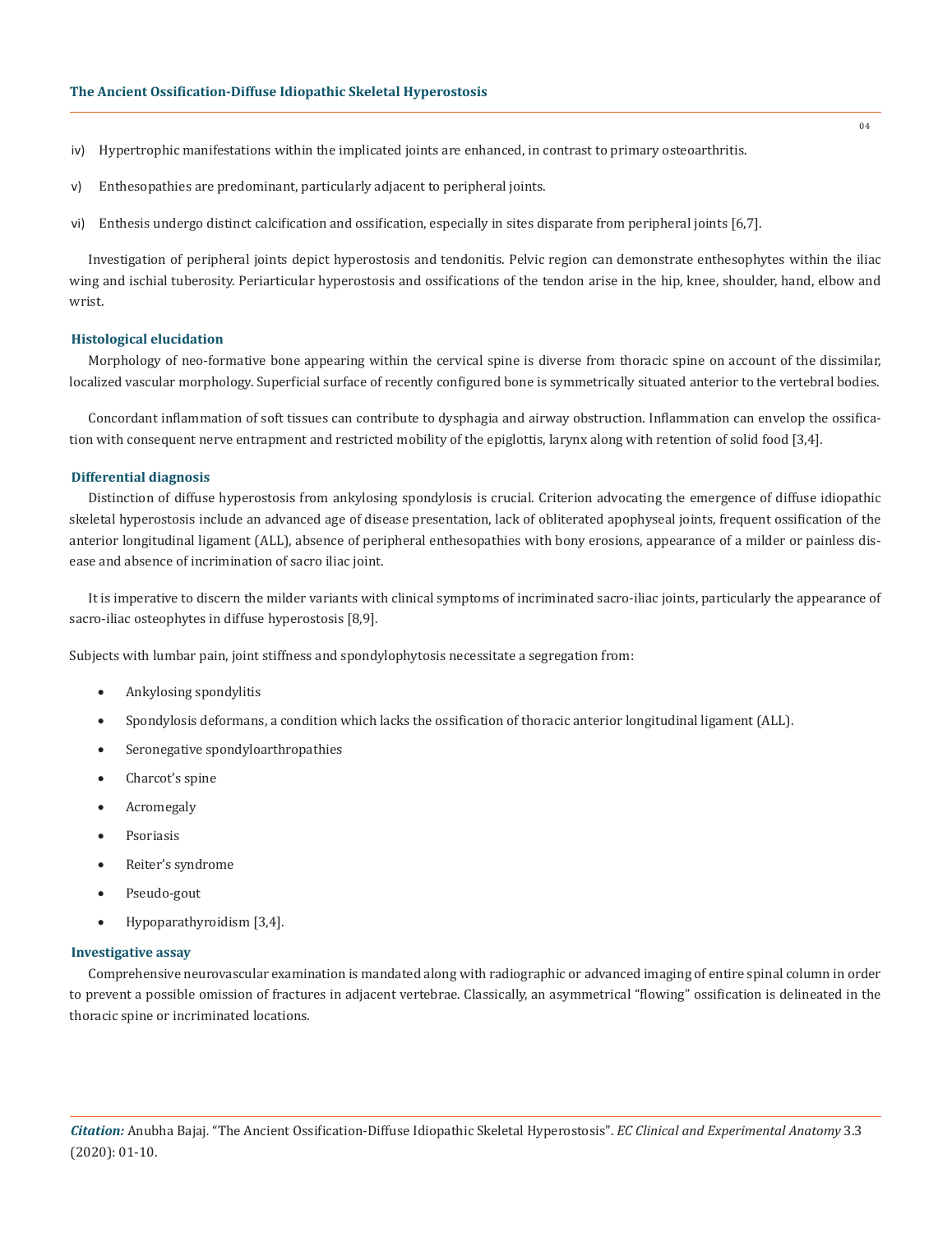# **The Ancient Ossification-Diffuse Idiopathic Skeletal Hyperostosis**

Categorical criterion for establishing a diagnosis of diffuse idiopathic skeletal hyperostosis as defined by Resnick et al incorporate a minimal vertebral ossification span of four contiguous vertebrae and an absence of grossly visible degenerative modifications within the intervertebral disc or sacro-iliac and apophyseal joints [3,4].

Typical serological parameters such as erythrocyte sedimentation rate (ESR), c-reactive protein (CRP), rheumatoid factor (RF) and anti-nuclear antibody (ANA) are within range in diffuse hyperostosis.

Radiographic examination with antero-posterior and lateral spine imaging in diffuse hyperostosis demonstrates a "flowing candle wax" appearance with the occurrence of non-marginal syndesmophytes with horizontal vertebral projection and a configuration of extraarticular ankyloses. Aforesaid manifestations are distinct from the vertical "bamboo spine" which articulates the ossification of intraarticular disc space in ankylosing spondylitis. Enhanced radio-density, preservation of facet joints and intervertebral disc space, as elucidated on imaging of the vertebral column, can aid the distinction of diffuse hyperostosis from ankylosing spondylitis, a condition which depicts osteopenia and degenerative alterations [8,9].

Moribund subjects with osteoporosis can depict compression fractures of the vertebra. Thus, preliminary radiographic assessment of thoracic spine or chest cage is necessitated in primary cervical or lumbar pain, joint stiffness or diffuse involvement of extremities.

Discernment of diffuse hyperostosis is contingent to adequate and competent imaging of the thoracic spine, a manoeuver which can prevent additional assessment or a surgical intervention.

Sagittal view of cervical spine on plain radiographs or computerized tomography can depict "non-flowing" ossifications and can be devoid of discernible segmental vessels.

Assessment of cervical and sacroiliac joints is mandated. Distinction from conditions such as ankylosing spondylitis or spondylosis with fused facet joints is necessitated. Normal anatomical location of cervical vasculature recently arranged bone, trachea and oesophagus requires elucidation [9,10].

Assessment of vertebral bodies at cervical levels C4, C5, C6 are mandated as the hyperostosis is maximally enunciated as aforesaid levels. Radiographs at mid-sagittal and anterior- posterior planes can decisively delineate the location of neo- bone as it appears anterior and lateral to the implicated vertebral body. Symmetry, magnitude and degree of configured new bone requires evaluation along with proportionate displacement of trachea and oesophagus [3,4].

Application of technetium bone scan in diffuse hyperostosis can demonstrate an enhanced radioactive uptake within the incriminated regions. Radioactive uptake is inadequate in non-traumatic instances. Diffuse hyperostosis requires a segregation from metastatic tumour.

Implication of lumbar spine can be evaluated by plain radiographs of lumbar region and pelvis, as instances of sacroiliac joint involvement can misrepresent the occurrence of associated conditions, particularly seronegative spondyloarthropathies [3,4].

Minimal degrees of trauma in diffuse idiopathic skeletal hyperostosis can induce fracture and joint instability. Sequestered or undetected injuries can initiate a neurological malfunction and delayed therapeutic intervention. Occult fractures require an aggressive evaluation with advanced imaging techniques such as computerized tomography (CT), magnetic resonance imaging (MRI) or computerized (CT) myelogram. Contemporary ossification and bony articulation of the cervical spine can be adequately examined by computerized tomography in subjects of symptomatic diffuse hyperostosis and spatial configuration of neo-bone can be concurred with arterial vasculature, trachea and oesophagus. Extra-spinal symptoms of diffuse idiopathic skeletal hyperostosis can be appropriately evaluated with simple radiographs [9,10].

*Citation:* Anubha Bajaj*.* "The Ancient Ossification-Diffuse Idiopathic Skeletal Hyperostosis". *EC Clinical and Experimental Anatomy* 3.3 (2020): 01-10.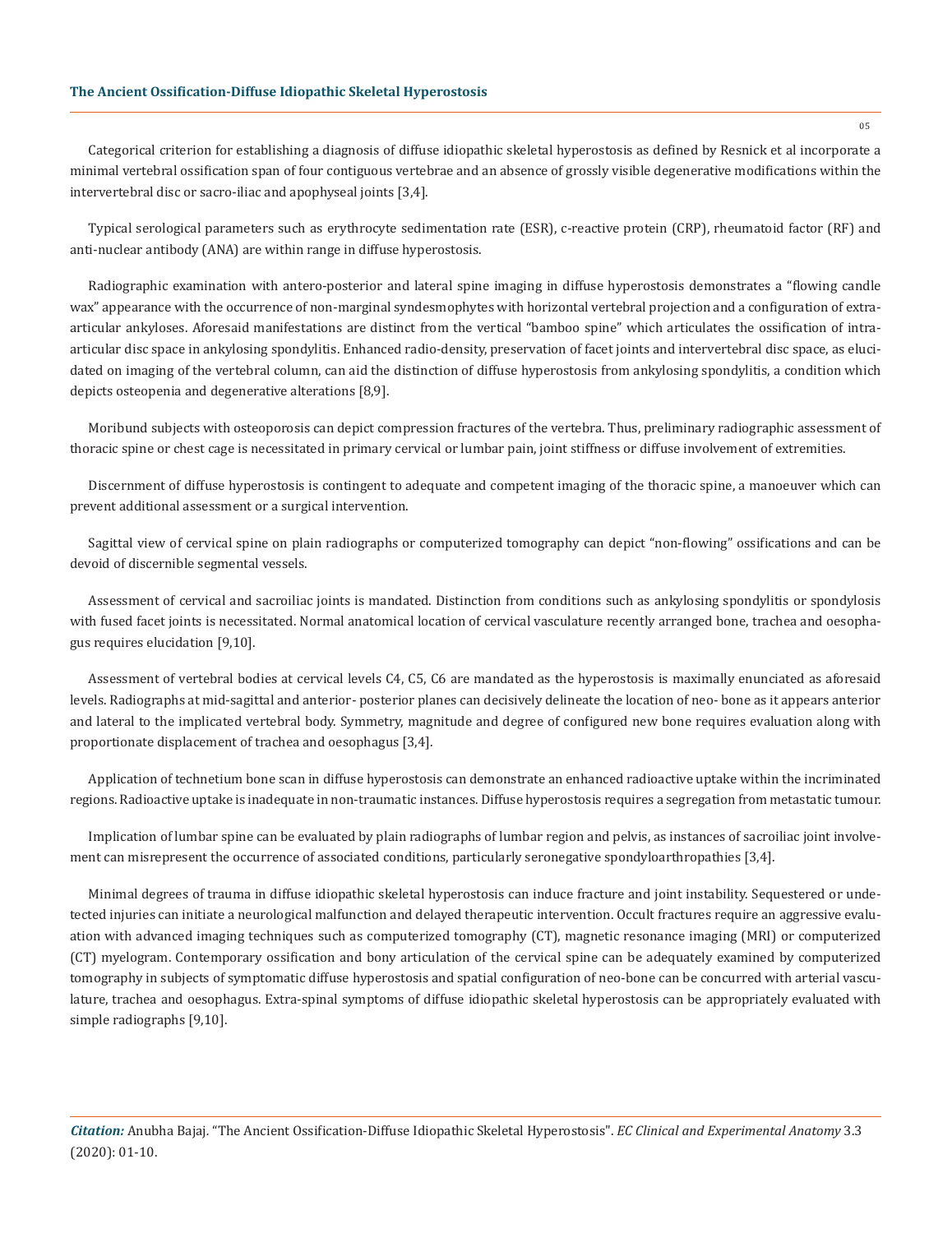### **Therapeutic options**

Symptoms such as singular lumbar discomfort can be managed with modification of degree of activity, physical therapy, employment of spinal braces, agents such as non-steroidal anti-inflammatory drugs (NSAIDS) and bisphosphonates. Surgical decompression and spinal stabilization is preferred in specific sequelae such as vertebral fractures, cervical myelopathy, lumbar stenosis, neurological dysfunction, secondary infection or delineation of painful deformities.

Surgical intervention of elderly population with cervical fractures concomitant to diffuse idiopathic skeletal hyperostosis depicts a 15% proportionate mortality, in contrast to an estimated 67% following the employment of conservative therapy. Thus, a prompt diagnosis, evaluation and appropriate treatment sequential to a traumatic episode is mandated in diffuse idiopathic skeletal hyperostosis [3,4].

Heterotopic ossification is a frequent complication, encountered in an estimated 30% to 56% subjects of diffuse hyperostosis undergoing total hip arthroplasty. However, a therapeutic prophylaxis is not recommended in instances of heterotopic ossification occurring in diffuse hyperostosis following total hip arthroplasty [8,10].



*Figure 1: Fibrous tissue, trabecular bone and spindle cells entrapped in connective tissue in diffuse idiopathic skeletal hyperostosis [11].* 



*Figure 2: Diffuse idiopathic skeletal hyperostosis with new bone formation and circumscribing connective tissue [12].* 

*Citation:* Anubha Bajaj*.* "The Ancient Ossification-Diffuse Idiopathic Skeletal Hyperostosis". *EC Clinical and Experimental Anatomy* 3.3 (2020): 01-10.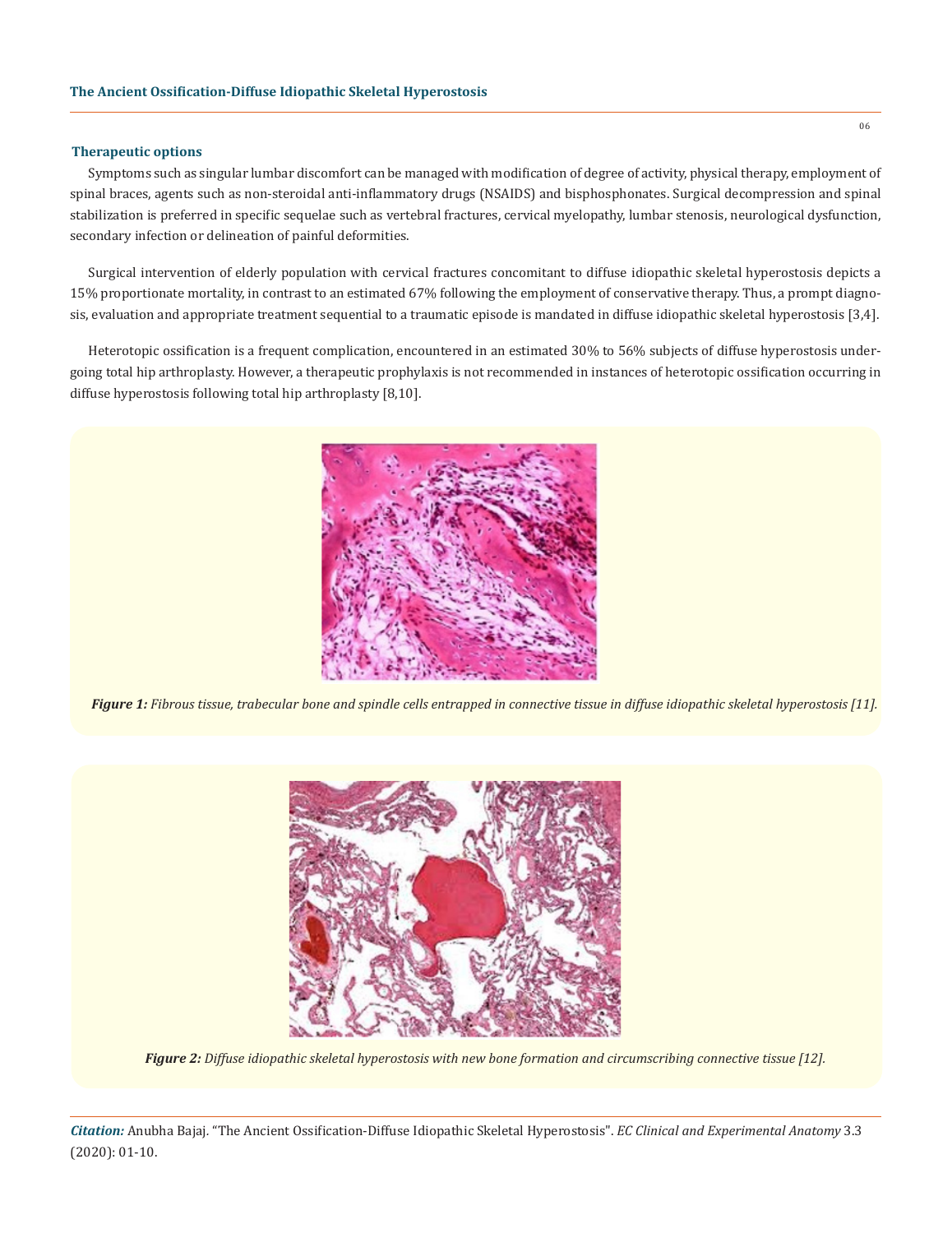

*Figure 3: Diffuse idiopathic skeletal hyperostosis with trabeculae of neo-formed bone and enveloping fibrous tissue with a superimposition of hyperkeratotic, stratified squamous epithelium [12].*



*Figure 4: Diffuse idiopathic skeletal hyperostosis with curvilinear bony trabaculea and un-inflamed encompassing fibro-connective tissue [13].* 



*Figure 5: Diffuse idiopathic skeletal hyperostosis with dense bony fragments and enveloping fibro-connective tissue [14].* 

*Citation:* Anubha Bajaj*.* "The Ancient Ossification-Diffuse Idiopathic Skeletal Hyperostosis". *EC Clinical and Experimental Anatomy* 3.3 (2020): 01-10.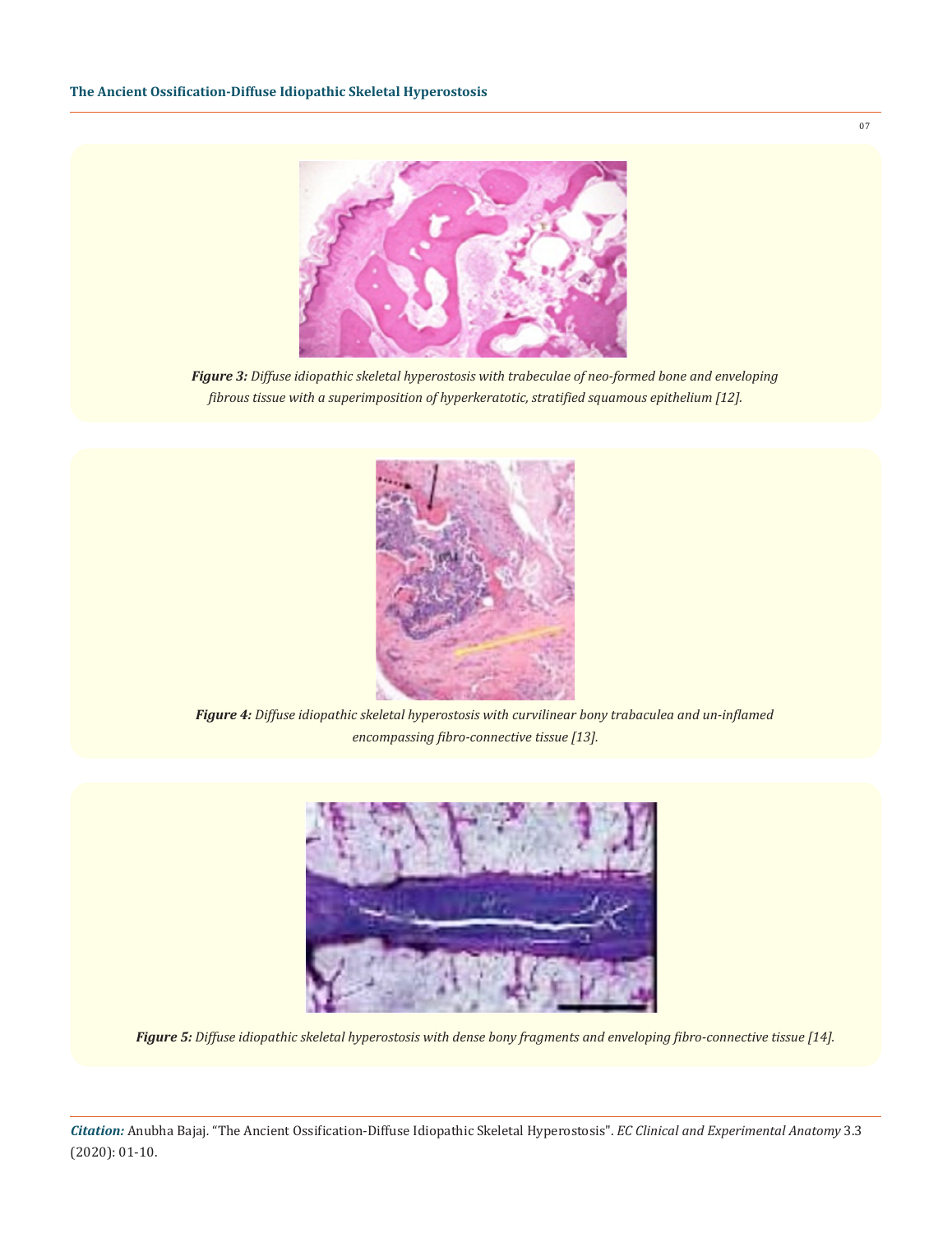

*Figure 6: Diffuse idiopathic skeletal hyperostosis with elongated, trabecular bone and a thinned out, surrounding connective tissue [14].*



*Figure 7: Diffuse idiopathic skeletal hyperostosis with bony trabeculae, haversian canals and a circumscription of fibrous soft tissue [15].*



*Figure 8: Diffuse idiopathic skeletal hyperostosis with fragments of bone and dense, uninflamed fibro-connective tissue [16].* 

*Citation:* Anubha Bajaj*.* "The Ancient Ossification-Diffuse Idiopathic Skeletal Hyperostosis". *EC Clinical and Experimental Anatomy* 3.3 (2020): 01-10.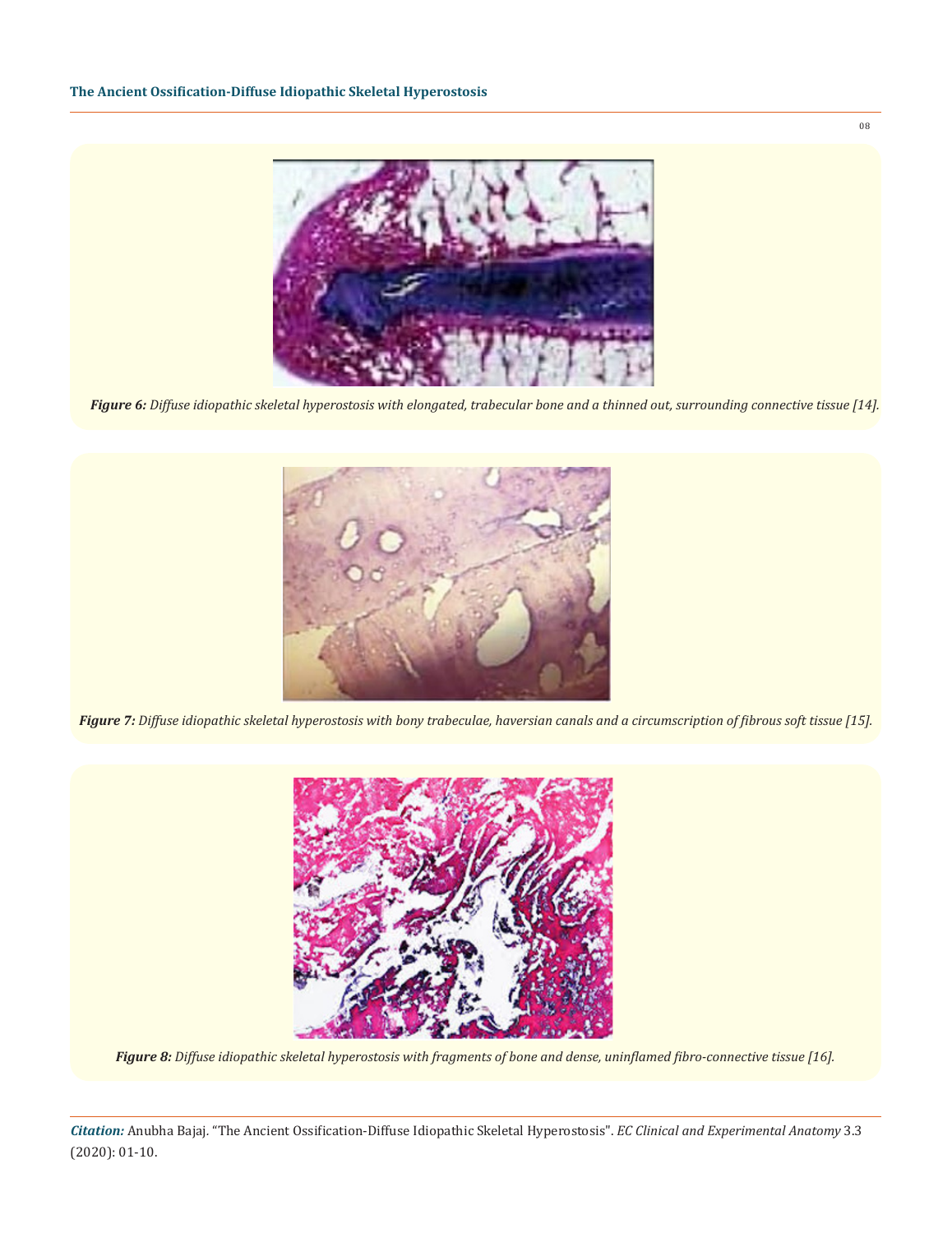

*Figure 9: Graphic delineation of peripheral enthesis in diffuse idiopathic skeletal hyperostosis [17].* 

# **Bibliography**

- 1. [Forestier J and Rotes-Querol J. "Senile ankylosing hyperostosis of the spine".](https://www.ncbi.nlm.nih.gov/pmc/articles/PMC1011670/) *Annals of the Rheumatic Diseases* 9.4 (1950): [321-330.](https://www.ncbi.nlm.nih.gov/pmc/articles/PMC1011670/)
- 2. Resnick D., *et al*[. "Diffuse idiopathic skeletal hyperostosis- Forestier's disease with extra-spinal manifestations".](https://www.ncbi.nlm.nih.gov/pubmed/1129458) *Radiology* [115.3 \(1975\): 513-524.](https://www.ncbi.nlm.nih.gov/pubmed/1129458)
- 3. [Luo DT and Varacallo M. "Diffuse idiopathic skeletal hyperostosis". Stat Pearls Treasure Island \(FL\) \(2019\).](https://www.ncbi.nlm.nih.gov/books/NBK538204/)
- 4. Bakker JT., *et al*[. "Morphological characteristics of diffuse idiopathic skeletal hyperostosis in the cervical spine".](https://www.ncbi.nlm.nih.gov/pmc/articles/PMC5695822/) *Plos One*  [12.11 \(2017\): e0188414.](https://www.ncbi.nlm.nih.gov/pmc/articles/PMC5695822/)
- 5. Maden R., *et al*[. "Diffuse idiopathic skeletal hyperostosis- clinical features and pathogenic mechanisms".](https://www.ncbi.nlm.nih.gov/pubmed/24189840) *Nature Reviews Rheumatology* [9.12 \(2013\): 741-750.](https://www.ncbi.nlm.nih.gov/pubmed/24189840)
- 6. Mader R., *et al*[. "Serum adiponectin levels in patients with diffuse idiopathic skeletal hyperostosis \(DISH\)".](https://www.ncbi.nlm.nih.gov/pubmed/30121711) *Clinical Rheumatology* [37.10 \(2018\): 2839-2845.](https://www.ncbi.nlm.nih.gov/pubmed/30121711)
- 7. Pariente-Rodrigo E., *et al*[. "Relationship between diffuse idiopathic skeletal hyperostosis, abdominal aortic calcification](https://www.ncbi.nlm.nih.gov/pubmed/28283270) [and associated metabolic disorders: data from Camargo Cohort".](https://www.ncbi.nlm.nih.gov/pubmed/28283270) *Medicina Clínica* 149.5 (2017): 196-202.
- 8. Orden AO., *et al*[. "Association of diffuse idiopathic skeletal hyperostosis with aortic valve sclerosis".](https://www.ncbi.nlm.nih.gov/pubmed/24918668) *Medicina (Buenos Aires)* [74.3 \(2014\): 205-209.](https://www.ncbi.nlm.nih.gov/pubmed/24918668)
- 9. Hirasawa A., *et al*[. "The prevalence of diffuse idiopathic skeletal hyperostosis in Japan- the first report of measurement](https://www.ncbi.nlm.nih.gov/pubmed/26948246) [by CT and review of the literature".](https://www.ncbi.nlm.nih.gov/pubmed/26948246) *Journal of Orthopaedic Science* 21.3 (2016): 287-290.
- 10. Sohn S., *et al*[. "Increased bone mineral density in cervical or thoracic diffuse idiopathic skeletal hyperostosis: a case](https://www.ncbi.nlm.nih.gov/pubmed/27712986) control study". *[Journal of Clinical Densitometry](https://www.ncbi.nlm.nih.gov/pubmed/27712986)* 21.1 (2018): 68-74.

*Citation:* Anubha Bajaj*.* "The Ancient Ossification-Diffuse Idiopathic Skeletal Hyperostosis". *EC Clinical and Experimental Anatomy* 3.3 (2020): 01-10.